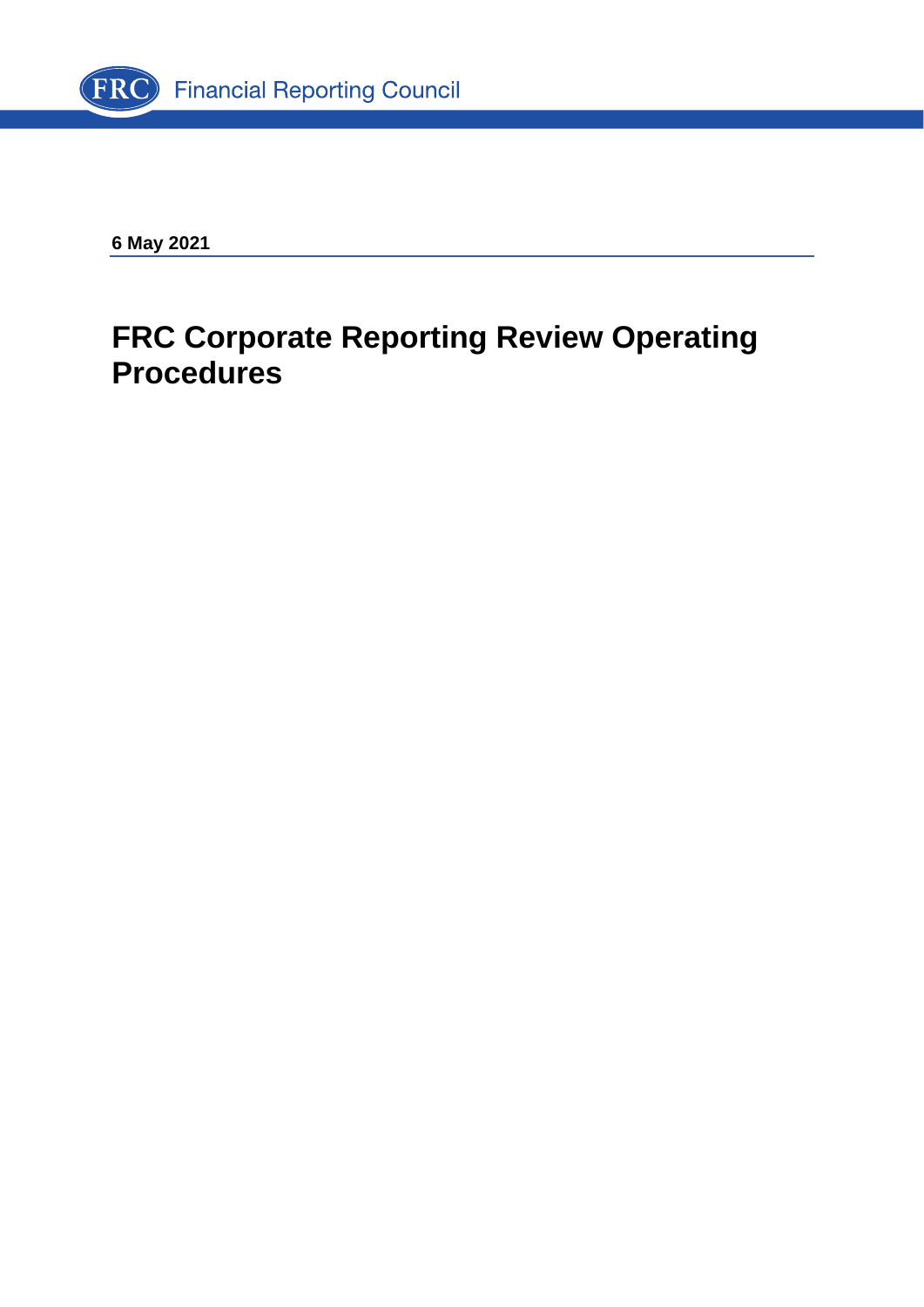The FRC's purpose is to serve the public interest by setting high standards of corporate governance, reporting and audit and by holding to account those responsible for delivering them. The FRC sets the UK Corporate Governance and Stewardship Codes and UK standards for accounting and actuarial work; monitors and takes action to promote the quality of corporate reporting; and operates independent oversight and enforcement arrangements for accountants and actuaries. We also represent UK interests in international standard-setting. As the competent authority for audit in the UK the FRC sets auditing and ethical standards and monitors and enforces audit quality.

The FRC does not accept any liability to any party for any loss, damage or costs howsoever arising, whether directly or indirectly, whether in contract, tort or otherwise from any action or decision taken (or not taken) as a result of any person relying on or otherwise using this document or arising from any omission from it.

© The Financial Reporting Council Limited 2021 The Financial Reporting Council Limited is a company limited by guarantee. Registered in England number 2486368. Registered Office: 8th Floor, 125 London Wall, London EC2Y 5AS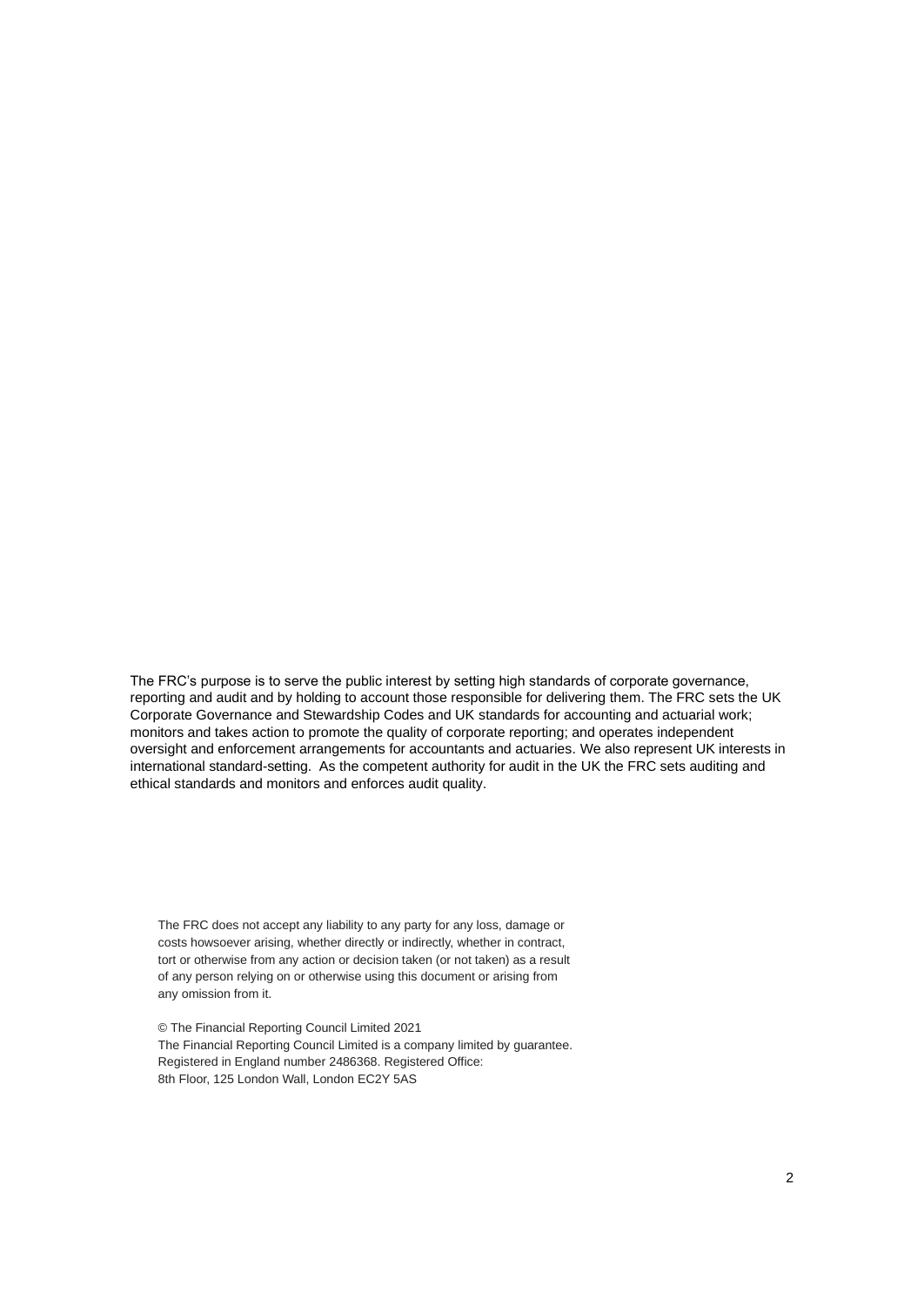## **Contents** Page

| Part 1:        | <b>Introduction</b><br>Purpose of the Operating Procedures | 1<br>$\overline{2}$              |
|----------------|------------------------------------------------------------|----------------------------------|
|                | Advance clearance                                          | $\overline{c}$                   |
|                | How Reports are selected for review                        | $\overline{c}$                   |
|                | Complaints                                                 | 3                                |
| Part 2:        | The Executive Review process                               | 4                                |
|                | Stage 1 - Review                                           | 4                                |
|                | Stage 2 – Notice of potential referral to the FRC Board    | 5                                |
| Part 3         | <b>Referral to FRC Board</b>                               | 6                                |
|                | Voluntary revision and other proposals for rectification   | $\overline{\mathbf{7}}$          |
|                | Reporting to the Board                                     | $\overline{7}$<br>$\overline{7}$ |
|                | Referral of information to the FCA                         |                                  |
| Part 4:        | Information gathering and handling                         | 8                                |
|                | Obtaining information                                      | 8                                |
|                | Disclosure of information                                  | 9                                |
|                | Storage of information                                     | 9                                |
| <b>Part 5:</b> | <b>Public reporting</b>                                    | 10                               |
|                | Identification of Reports reviewed                         | 10                               |
|                | Publication of individual reviews                          | 10                               |
|                | Public reporting by companies - reference to a review      | 11                               |
|                | Public reporting by companies - Audit Committee reporting  | 11                               |
| Part 6:        | <b>General</b>                                             | 11                               |
|                | Liability                                                  | 11                               |
|                | <b>Transitional arrangements</b>                           | 11                               |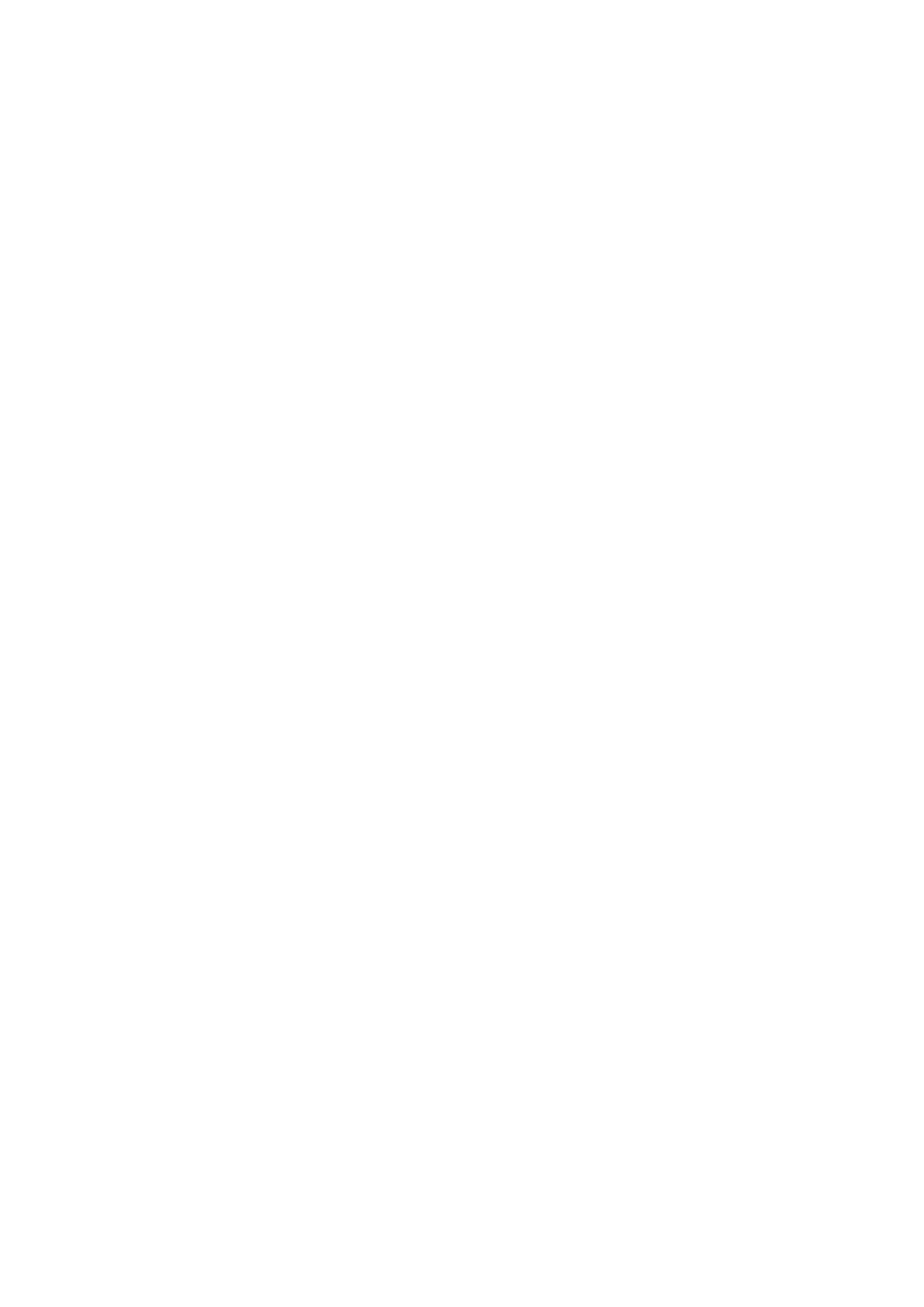## **FRC operating procedures for reviewing corporate reporting ("Operating Procedures")**

## **Part 1: Introduction**

- 1. The Financial Reporting Council ("FRC") is a company limited by guarantee and the UK's independent regulator responsible for corporate reporting, auditing and corporate governance.
- 2. The FRC Board (and its Committees) are established under the Articles of Association. Their current membership and terms of reference can be found in the FRC's Governance Handbook which is published on the FRC Website and updated from time to time.
- 3. The FRC is authorised<sup>1</sup> by the Secretary of State for the purposes of section 456 of the Companies Act 2006 (the "2006 Act"), meaning that it may make an application to the court for a declaration (in Scotland, a declarator) that the annual accounts of a company do not comply, or a strategic report or a directors' report does not comply, with the requirements of the 2006 Act (or, where applicable, of Article 4 of the IAS Regulation) and for an order requiring the directors of the company to prepare revised accounts or a revised report.
- 4. The FRC is also appointed<sup>2</sup> to exercise the functions set out at section 14(2) of the Companies (Audit, Investigations and Community Enterprise) Act 2004 (the "2004 Act") to keep under review periodic accounts and reports that are produced by issuers of transferable securities and are required to comply with any accounting requirements imposed by Financial Conduct Authority ("FCA") rules 3 . Where it thinks fit, the FRC informs the FCA of any conclusions it reaches in relation to any such accounts or reports. If requested by the FCA, the FRC will also exercise these functions in relation to any particular issuer of transferable securities in relation to whom those functions would not otherwise be exercisable.
- 5. Through the review of, or investigations into, complaints about company accounts and reports referred to in paragraph 3 and 4 above, (referred to throughout the Operating Procedures generically as "a Report" or "Reports"), the FRC exercises its functions with a view to ensuring that Reports, and the companies preparing them, comply with relevant accounting and reporting requirements and rules ("relevant accounting and reporting requirements"). It may also identify opportunities for, and encourage improvements to, the quality of companies' future reporting.

<sup>1</sup> The Supervision of Accounts and Reports (Prescribed Body) and Companies (Defective Accounts and Reports) (Authorised Person) Order 2021. SI 2021/465 laid on 15 April 2021 with effect from 6 May 2021. 2 Ibid

<sup>3</sup> Rules which have the meaning provided for by section 103(1) of the Financial Services and Markets Act 2000.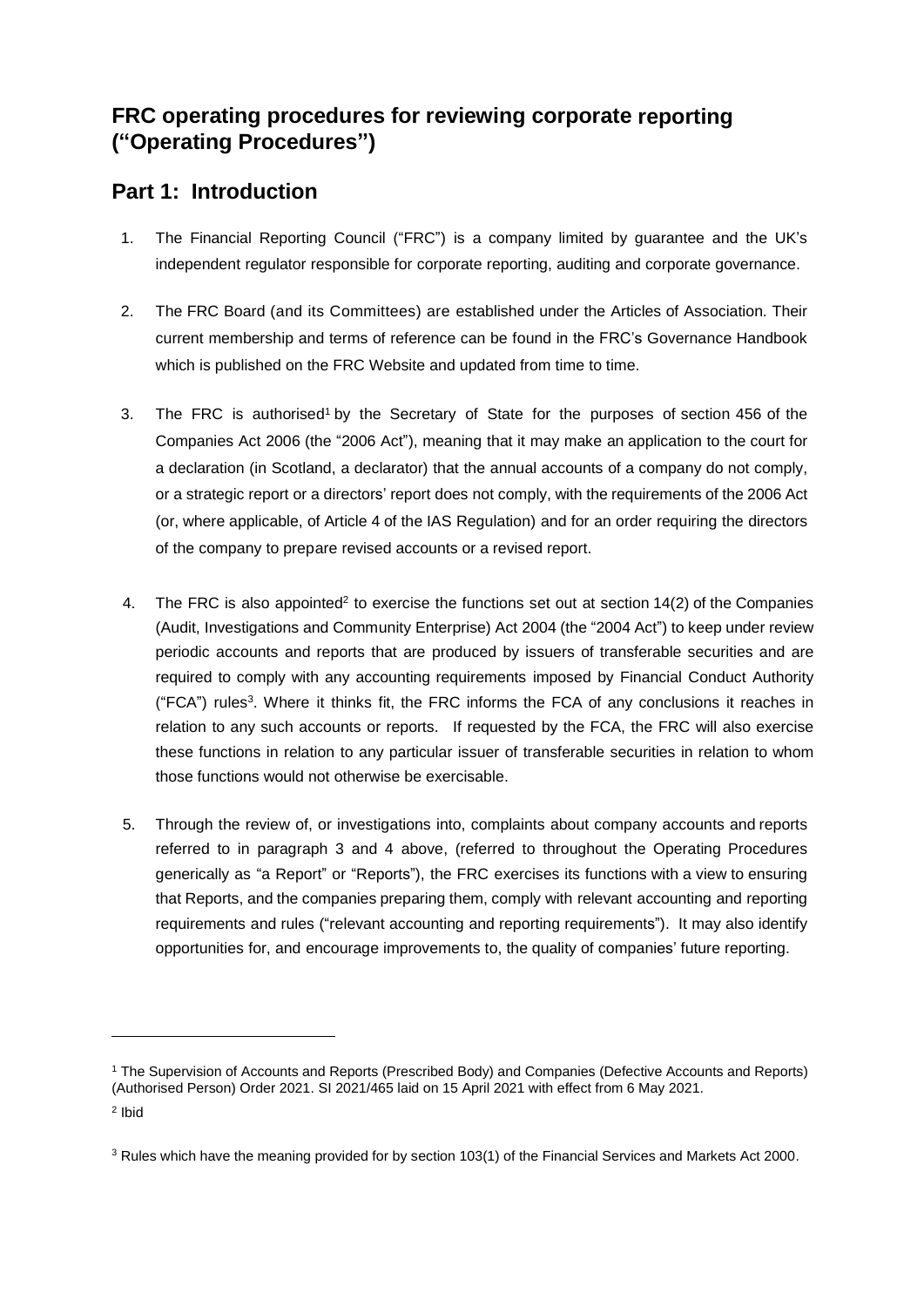- 6. The FRC Board (**Board**) is responsible for the exercise of these functions by the FRC and the Board may delegate such exercise to a Committee of the Board, such as the Supervision Committee. Much of the work in support of the FRC's performance of its statutory functions is carried out by FRC staff including its contractors and secondees, (**FRC Staff**). The FRC may also seek advice from Senior Advisors and members of the Advisory Panel **(Advisors)** during the course of its performance of these statutory functions.
- 7. As far as possible, the FRC and any person involved in the review process seek to operate by agreement with the companies whose Reports are subject of a review, and in accordance with the principles of good regulation as set out in the Regulators Code. 4

### **Purpose of the Operating Procedures**

- 8. These Operating Procedures replace the predecessor prescribed person (the FRC Conduct Committee)'s Operating Procedures effective 1 January 2021 and are intended to:
	- a. demonstrate that the FRC has satisfactory procedures in place for the purpose of carrying out its statutory functions 5 ; and
	- b. provide transparency about the review process to those companies whose Reports may be reviewed in accordance with the Operating Procedures, and to complainants, investors, and the public generally.
- 9. The Operating Procedures should be read alongside the FAQs found at <https://www.frc.org.uk/Our-Work/FAQs.aspx> on the FRC's website and other documents and web pages signposted throughout these procedures.

#### **Advance clearance**

10. The FRC does not operate a system of advance clearance; neither it nor FRC Staff will give advice to a company or its auditors as to whether, in their opinion, a particular accounting treatment would or would not meet any relevant reporting requirement.

#### **How Reports are selected for review**

11. Although the FRC's authority extends to all companies that prepare Reports under the 2006 Act, in practice, and as agreed with the Department for Business, Energy and Industrial Strategy

<sup>4</sup> <https://www.gov.uk/government/publications/regulators-code> The Regulators' Code came into statutory effect on 6 April 2014 under the Legislative and Regulatory Reform Act 2006, replacing the Regulators' Compliance Code. It provides a clear, flexible and principles-based framework for how regulators should engage with those they regulate.

<sup>5</sup> As required by the 2006 Act and the 2004 Act.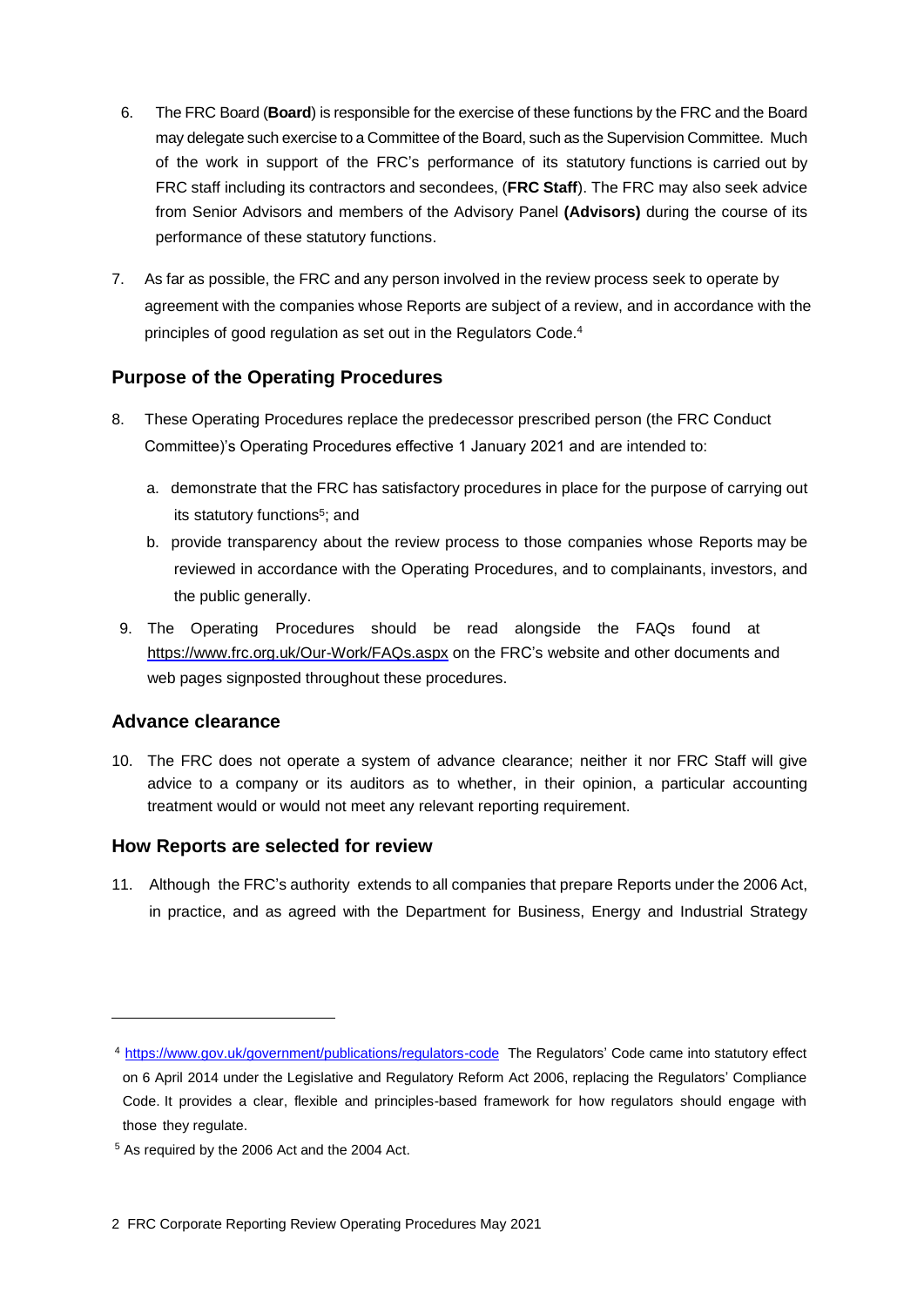('BEIS') <sup>6</sup> Reports of companies are normally only selected for review in respect of public and large private companies as follows:

- a. public limited companies ("PLC");
- b. companies within a group headed by a PLC;
- c. any private company not qualifying, or excluded from being treated, as a small or medium sized company under the 2006 Act;
- d. any private company within a group which does not qualify as a small or medium sized group, or is within an ineligible group under the 2006 Act.
- 12. The Reports of FTSE 350 companies are selected on a rotational basis. Further factors influencing the selection of the Reports of companies, including FTSE 350 companies, include as follows:
	- a. specific industry sectors, for example those regarded as under particular stress; and
	- b. specific topical accounting issues that may give rise to greater risk of misstatement in Reports.

#### **Complaints**

- 13. Review work is also carried out in respect of Reports in response to complaints. The Reports of any company within the FRC's remit may be the subject of review on receipt of a complaint. Complaints can emanate from a number of sources including investors, and the press. Referrals may also be received from other regulators.
- 14. In addition, the FRC is included as a 'prescribed person' for the purposes of whistleblowing legislation<sup>7</sup>. This means that a worker may disclose information to the FRC about suspected or known wrongdoing in relation to concerns about their employer's compliance with relevant legislation, and will potentially qualify for the same employment rights and protections as if they had made a disclosure to their employer.<sup>8</sup>
- 15. More information about making a complaint to the FRC or raising a whistleblowing concern can be found on the FRC website. More information regarding information sharing with complainants in respect of a review can be found in Part 3 below.

<sup>6</sup> When it was the Department for Business, Enterprise and Skills

<sup>&</sup>lt;sup>7</sup> In the Public Interest Disclosure (Prescribed Persons) Order 2014 (S.I. 2014/2418)

<sup>&</sup>lt;sup>8</sup> Although the FRC is not responsible for deciding whether the individual who has made the disclosure qualifies for protection. Ultimately this will be decided by the employment tribunal in contested cases.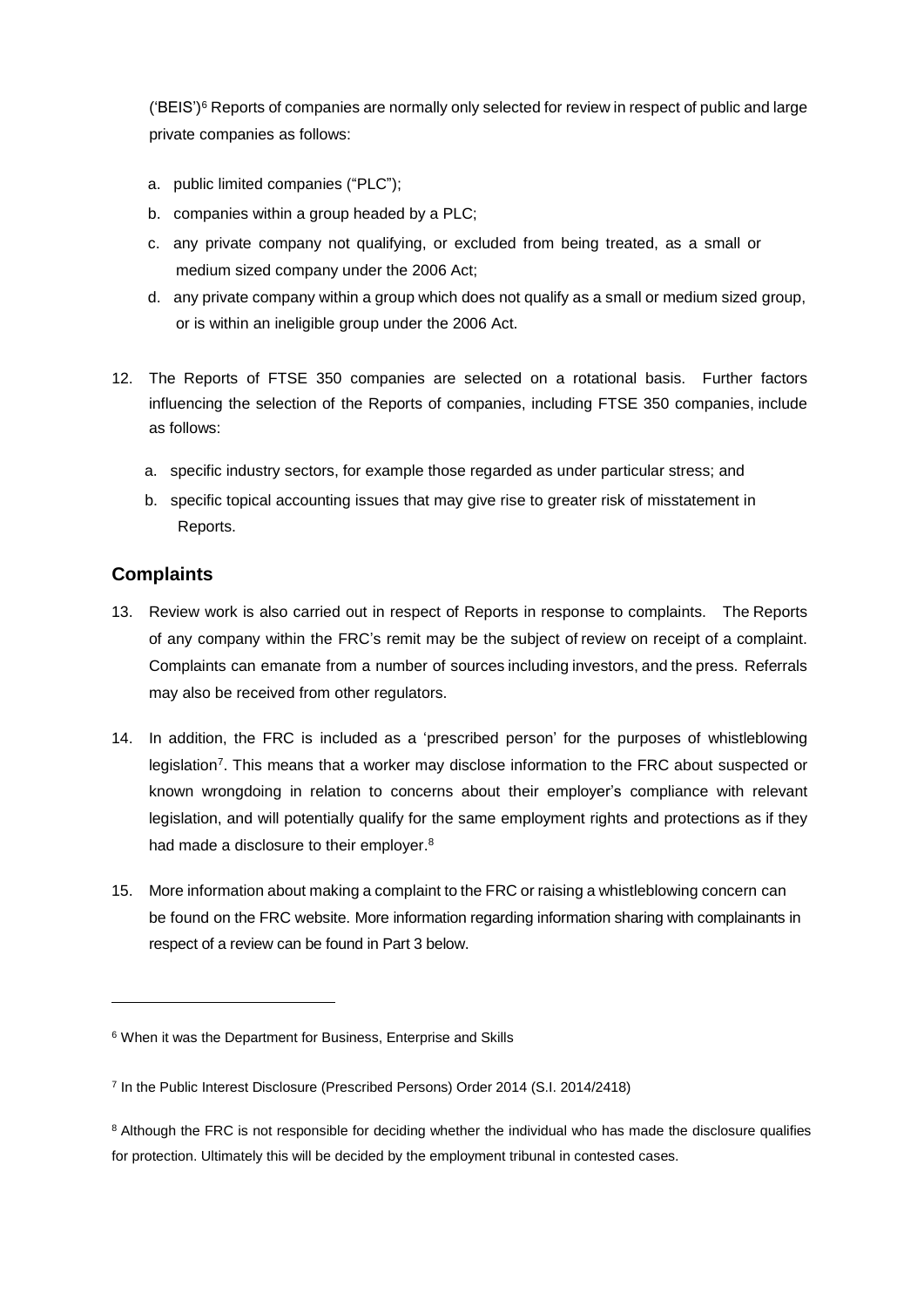## **Part 2: The Executive Review**

- 16. A review is based solely on a Report/Reports and does not benefit from detailed knowledge of a company's business or an understanding of the underlying transactions entered into by that company. It is, however, conducted by those who have an understanding of the relevant accounting and reporting requirements.
- 17. At any time during the Executive Review process, advice may be sought from Advisors or from other independent sources.

#### *Stage 1 - Review*

- 18. Reports will be reviewed by FRC Staff to ascertain whether it appears that there is, or may be, a question whether there is a breach of the relevant accounting and reporting requirements.
- 19. Where it appears that there is, or may be, such a question, the Corporate Reporting Review Director **(CRR Director)** may write to the Chairman of the company and send a copy of the letter to the Finance Director and Audit Committee Chairman where practicable. The letter will;
	- a. identify the matters of concern / relevant aspect(s) of the Report giving rise to an issue and indicate the respects in which there is, or may be, a question as to whether they comply with relevant accounting and reporting requirements;
	- b. invite the Chairman or their nominated representative to comment on those matters; and
	- c. specify a date by which a response is expected.
- 20. In carrying out their functions under this Part, the CRR Director:
	- a. may be assisted in their analysis of relevant information and representations by the company and/or by FRC Staff;
	- b. may communicate with the company at any time or ask the FRC Staff to do so on their behalf;
	- c. may meet with the company at any time (and, if it does so, will encourage the company to invite their auditors); and
	- d. may seek representations from a complainant or other third parties where it appears that they may have useful and relevant information to contribute to the Review, subject to any considerations of confidentiality;
	- e. may, in their discretion or at the direction of the Executive Director of Supervision, appoint a nominee within the FRC Executive to carry out their functions, in which case references in Parts 2 and 3 to the CRR Director shall mean their nominee.
- 21. If, during the course of a Stage 1 review, the CRR Director identifies a new issue in respect of which they consider that there is, or may be, a question whether there has been a breach of relevant accounting and reporting requirements, they may extend or vary the ambit of the Stage 1 review.
- 22. As a result of the CRR Director's consideration of the matter and/or as a result of explanations or proposals provided by the company, such as revision of a relevant aspect of a Report, the review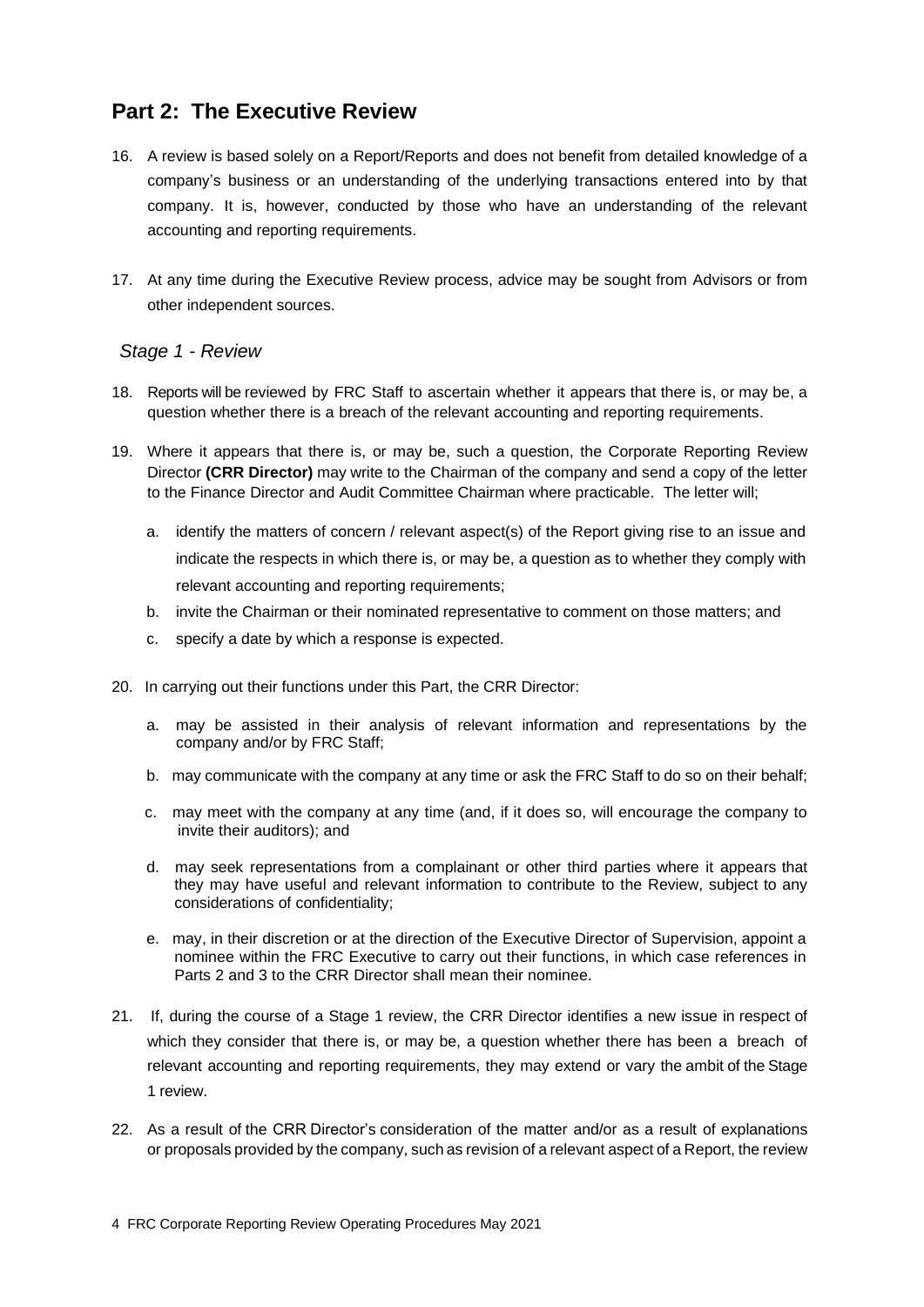may be closed at this stage and the CRR Director will report such closure to the Board, as appropriate.

#### *Stage 2 – Notice of potential referral to the Board*

- 23. Where it appears to the CRR Director that, following the Stage 1 Review in respect of any of the company's Reports under the 2006 Act:
	- a. the company has not; (i) provided a satisfactory explanation of one or more matters raised or proposed appropriate action to rectify the issues; or (ii) revised the relevant Report(s) so as to comply with the relevant accounting and reporting requirements; and
	- b. the matter represents a potential breach of the relevant accounting and reporting requirements which the Board should pursue;

the CRR Director shall refer the matter for consideration by the Executive Director of Supervision. The Executive Director of Supervision will consider all information received during the Stage 1 Review process and may take any of the steps as set out in paragraph 20.

- 24. If, as a result of the Executive Director of Supervision's consideration of the matter, they decide that the matter does not represent a potential breach of the relevant accounting and reporting requirements which the Board should pursue, they may close the review at this stage and the Board shall be notified, as appropriate.
- 25. If the Executive Director of Supervision believes that the matter represents a potential breach of the relevant accounting and reporting requirements which the Board should pursue, they will write to the company's Chairman and the Chairman's previously nominated representative. The letter will inform the company that the Executive Director of Supervision has considered the matter and is minded to refer the matter to the Board for it to decide whether to make an application to court.
- 26. The notice of potential referral will;
	- a. set out the reasons for the Executive Director of Supervision's views;
	- b. indicate that it is the Executive Director of Supervision's intention to refer the matter to the Board;
	- c. invite the company to respond within 14 days of the date of the letter to allow it a final opportunity to meet with the Executive Director of Supervision or put forward representations, to explain why it believes that there has not been a breach of the relevant accounting and reporting requirements or propose action to rectify the issue(s).
- 27. If, in response to the notice of potential referral, the company provides adequate explanation, or revision of a relevant aspect of a Report, so that the Executive Director of Supervision no longer considers that the matter represents a potential breach of the relevant accounting and reporting requirements, the Executive Director of Supervision may close the matter at this stage and report such closure to the Board, as appropriate.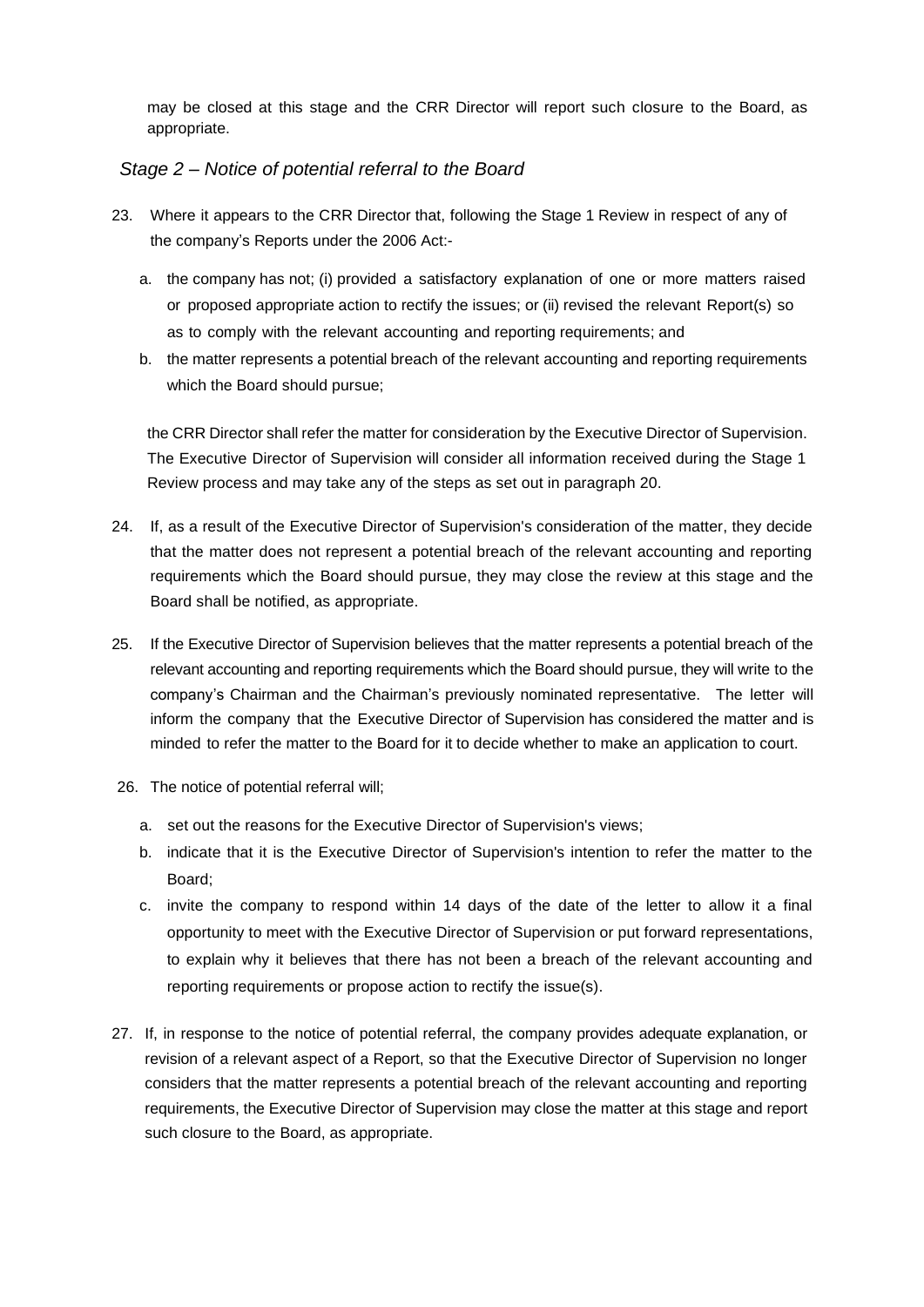## **Part 3: Referral to the Board**

- 28. If there is no response, or the company does not provide adequate explanation, or revision of a relevant aspect of a Report and the Executive Director of Supervision remains of the view that there is a potential breach of the relevant accounting and reporting requirements, the Executive Director of Supervision will report the matter to the Board and will write to the company's Chairman and the Chairman's previously nominated representative to inform the company of its decision.
- 29. In making a decision under paragraph 24 or 25 as to whether to close the case or refer it to the Board, the Executive Director of Supervision may seek the views of the Supervision Committee and provide these to the Board where a referral is made. Where views are to be sought from the Supervision Committee, the company will be notified of this in advance and provided with a reasonable opportunity to make representations on those views before a Referral is made.

#### *Referral*

- 30. In making a referral under paragraph 25, the Executive Director of Supervision will provide a report to the Board setting out:
	- a. the reasons for the CRR Director's view that there is a potential breach of the relevant accounting and reporting requirements;
	- b. the company's explanation and/or proposals at Stages 1 and 2
	- c. the recommendations of the CRR Director and the Executive Director of Supervision at Stages 1 and 2;
	- d. the views (if any) of the Supervision Committee; and
	- e. the company's representations (if any) on the views of the Supervision Committee.

#### *Consideration*

- 31. Where, following consideration of a report from the Executive Director of Supervision under paragraph 25, it appears to the Board that:
	- a. the company has not provided a satisfactory explanation of one or more matters raised or, so as to comply with the relevant accounting and reporting requirements, revision of one or more of the company's Reports is required; and
	- b. taking into account all the circumstances of the review an application to court is appropriate;

the Board shall decide whether to apply to court.

32. Where the Board makes a decision in accordance with paragraph 27 or 31, it shall inform the company of its decision. Where the Board decides to apply to court under the 2006 Act, it shall inform those other authorities it deems appropriate, such as the FCA, the Prudential Regulatory Authority ("PRA"), BEIS and the London Stock Exchange and will make a public announcement (see Part 4 below).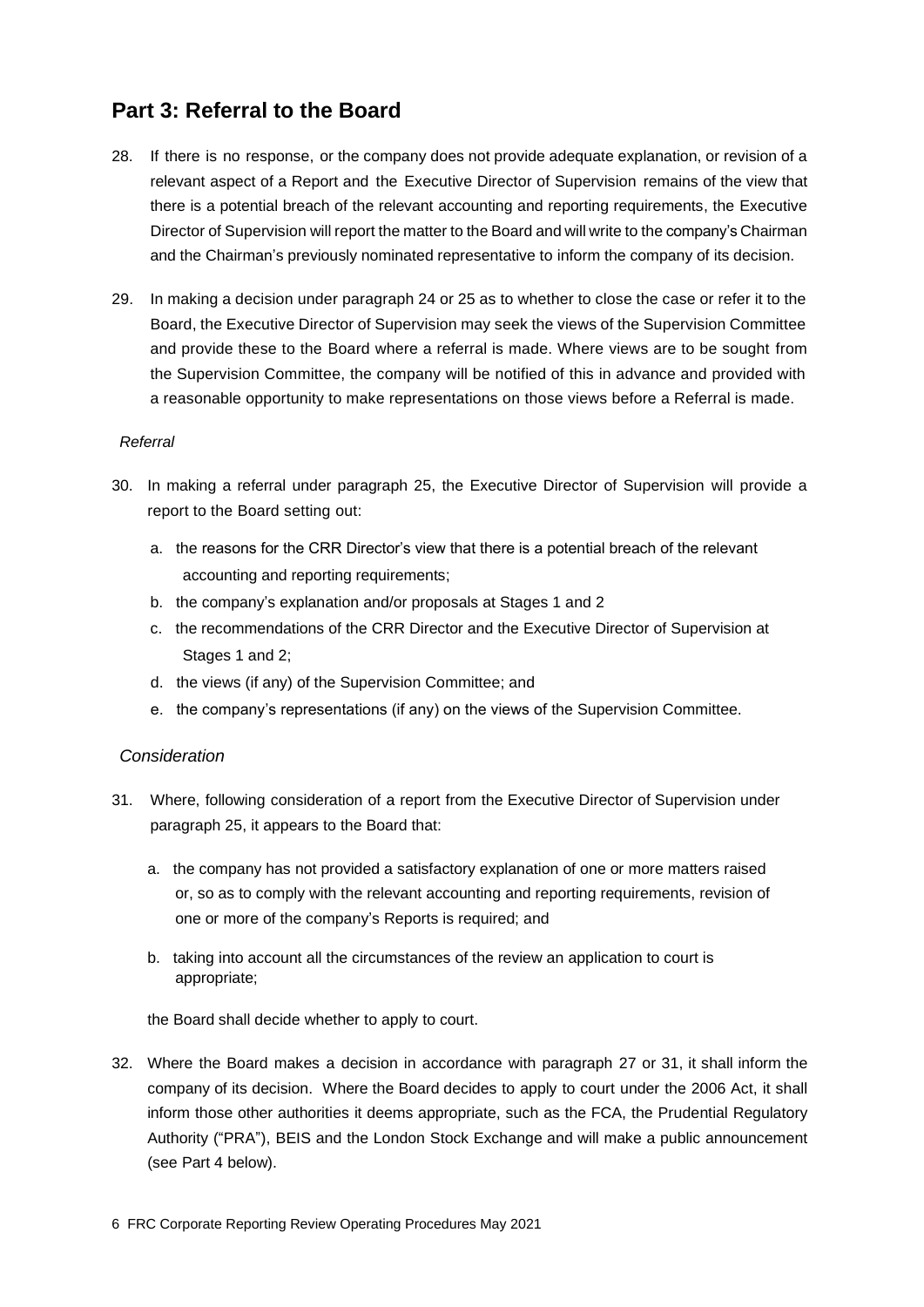33. In considering matters referred to it under this Part 3, the Board may consult with Advisors, the Supervision Committee or seek other independent advice. It may also request further enquiries and/or representations to be made.

#### **Voluntary revision and other proposals for rectification**

- 34. Where, at any stage, agreement is reached with the company under review that one or more of its Reports are to be rectified by way of revision, the company's directors decide whether this should be effected through full revision and reissue of the relevant Report or by way of supplementary note. The company's revision of the defective information is monitored by FRC Staff. If the company fails to carry out the revision in the manner agreed as acceptable, the review will be reopened at the stage at which it was previously closed.
- 35. In some cases, alternative corrective or clarification action proposed by the directors may be accepted instead of revision of one or more of the company's Reports. For example, a corrective statement published by the company either separately or, if the timing is appropriate, in the next interim or annual report, together with an adjustment of the relevant comparative figures and notes, as appropriate and as required by legislation. What form of corrective or clarificatory action is acceptable depends on the circumstances of each individual case. The following, non-exhaustive list of factors will be taken into account:
	- a. nature and effect of the defect;
	- b. the need to protect users of accounts;
	- c. the need to correct/prevent a false market operating;
	- d. timing of the company's reporting cycle.

#### **Reporting to the Board**

36. The CRR Director will periodically update the Board in respect of reviews it is not otherwise aware of.

#### **Referral of information to the FCA**

37. If at any stage it appears to the CRR Director, the Executive Director of Supervision or the Board that in respect of any Reports that are required to comply with any accounting requirements imposed by the FCA rules, there are matters that should be brought to the attention of the FCA under the 2004 Act, those matters shall be referred to the FCA.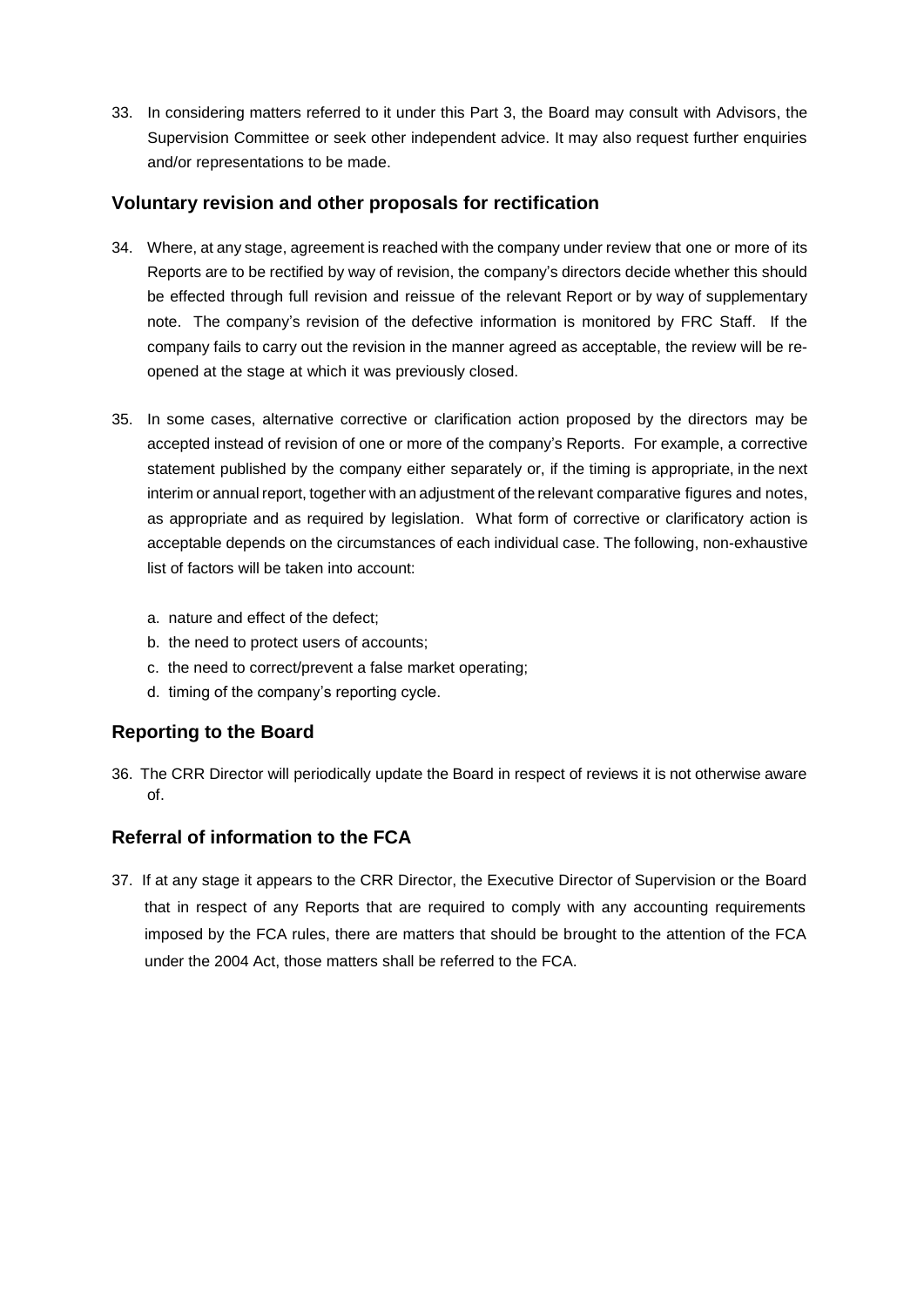## **Part 4: Information gathering and handling**

38. The Operating Procedures govern the terms on which the FRC receives information and how that information will be handled. Except as provided for by law, no stipulation which conflicts with them will have effect unless accepted by the FRC in writing.

#### **Obtaining information**

- 39. Where it appears to the Board that there is, or may be, a question whether one or more of a company's Reports complies with the requirements of the 2006 Act (or where applicable, of Article 4 of the IAS Regulation), the Board has the power under section 459 of the 2006 Act to require;
	- a. the company;
	- b. their officers, employees and auditors;
	- c. any persons who fell within (b) at the time to which the document or information required relates

to produce any document or to provide any information or explanations that it may reasonably require for the purposes of discovering whether there are grounds for an application to the court for a declaration, or deciding whether to make such an application.

- 40. The Board has a similar power under section 15B of the 2004 Act where it appears to the Board that there is, or may be, a question whether a relevant Report complies with the accounting requirements imposed by the FCA rules.
- 41. If a person refuses to comply with these requirements the Board may apply to the court.
- 42. The FRC hopes to rely on the voluntary cooperation of companies during the review process. Information will therefore usually be sought on a voluntary basis. However, if necessary, the FRC will exercise its powers under the relevant legislation. If the FRC requires information to be provided further to its statutory powers, this will be made clear in correspondence.
- 43. Additional information may be sought from a complainant at any point during the review process where it is thought that they may have information already in their possession that is relevant to the review. No complainant will be asked to proactively seek out information from a company.
- 44. Following a request or otherwise, information may be provided to the FRC by other persons for the purposes of the review process. This provision will be in accordance with the arrangements set out in legislation and any applicable memorandum of understanding ("MoU"). Current MoUs entered into by the FRC can be found on the FRC's website at [https://www.frc.org.uk/About-the-](https://www.frc.org.uk/About-the-FRC/Procedures/Memorandum-of-Understanding.aspx)[FRC/Procedures/Memorandum-of-Understanding.aspx.](https://www.frc.org.uk/About-the-FRC/Procedures/Memorandum-of-Understanding.aspx)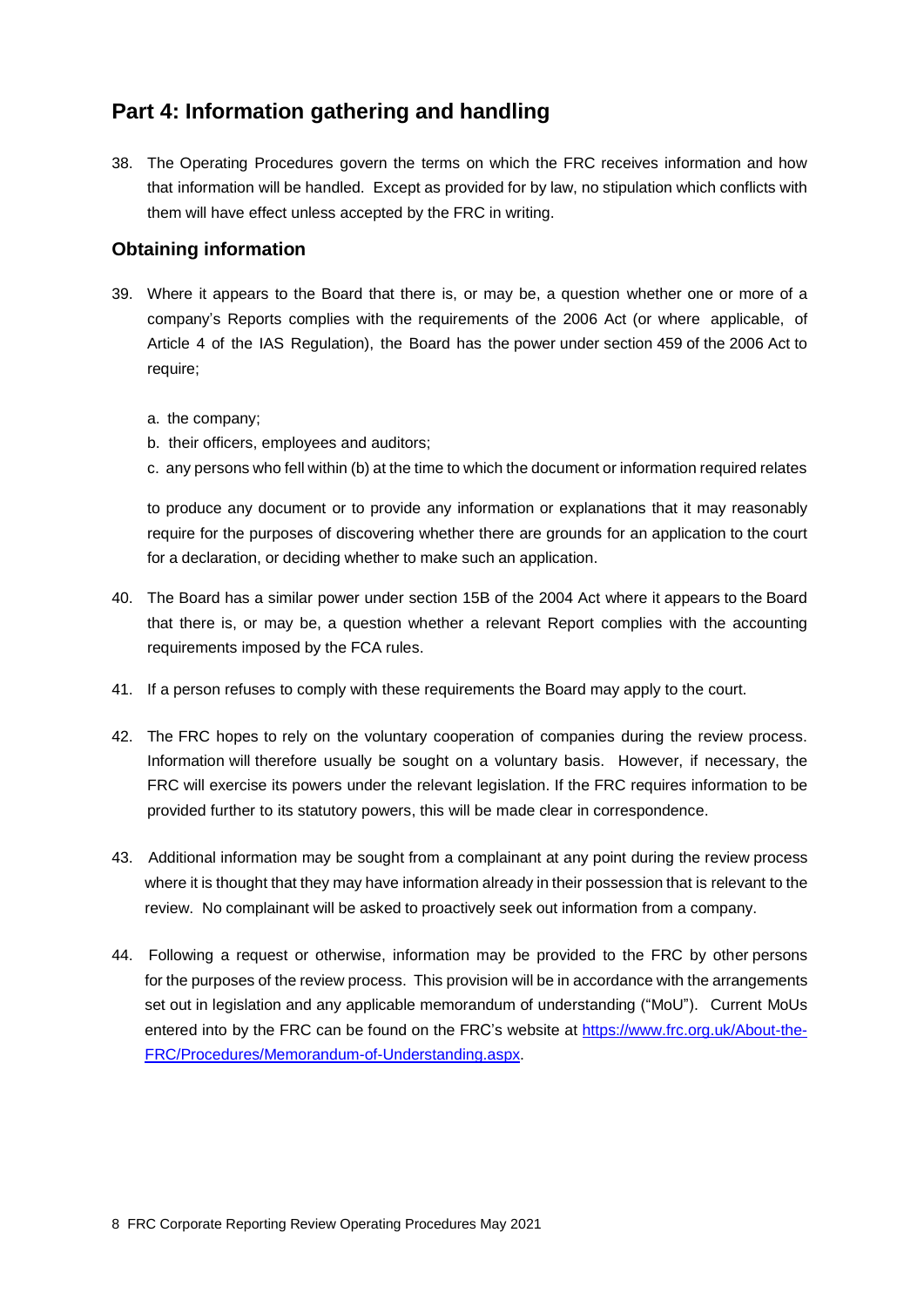#### **Disclosure of information**

- 45. Any information obtained further to a request by the FRC under section 459 of the 2006 Act, or section 15B of the 2004 Act, is restricted from being disclosed except to the persons and/or for the purposes set out in section 461 of the 2006 or section 15D of the 2004 Act.
- 46. Save as specifically set out in these procedures, the FRC treats all information obtained on a voluntary basis during the review process as if it were subject to the restrictions on information received as a result of the exercise by the FRC of its statutory powers, whether or not it is subject to those restrictions as a matter of law.
- 47. Information obtained voluntarily during the review process may be disclosed without prior notice within the FRC for the exercise of any of the FRC's functions.
- 48. Information obtained voluntarily during the review process may be disclosed by FRC Staff without prior notice to other persons;
	- a. where it is required by law;
	- b. where it is necessary for the purposes of their regulatory, statutory, law enforcement or prosecutorial functions, and
	- c. in accordance with the arrangements set out in any applicable MoU.
- 49. Information may be disclosed without prior notice to any person engaged to audit or report on the FRC's activities.
- 50. The identity of complainants will not normally be revealed to the relevant company. Exceptions may include occasions where:
	- a. the complainant gives permission to do so;
	- b. the complainant and their complaint is otherwise made public;
	- c. the identity of the complaint is discoverable during the FRC's pursuit of a matter to court.
- 51. Complainants will not normally be provided with updates during a review but will be informed of the outcome of a review to the extent consistent with any confidentiality restrictions.
- 52. In respect of reviews of Reports for the purposes of the 2004 Act, the FCA may be kept updated throughout a review on its progress.
- 53. No disclosure of information will be made if such disclosure would contravene the Data Protection Act 2018.

#### **Storage of information**

54. Papers relating to each review are filed electronically or otherwise stored securely and are retained in accordance with the FRC's Records Management Policy. Care is taken to ensure that there is no unauthorised access to such papers within the FRC office.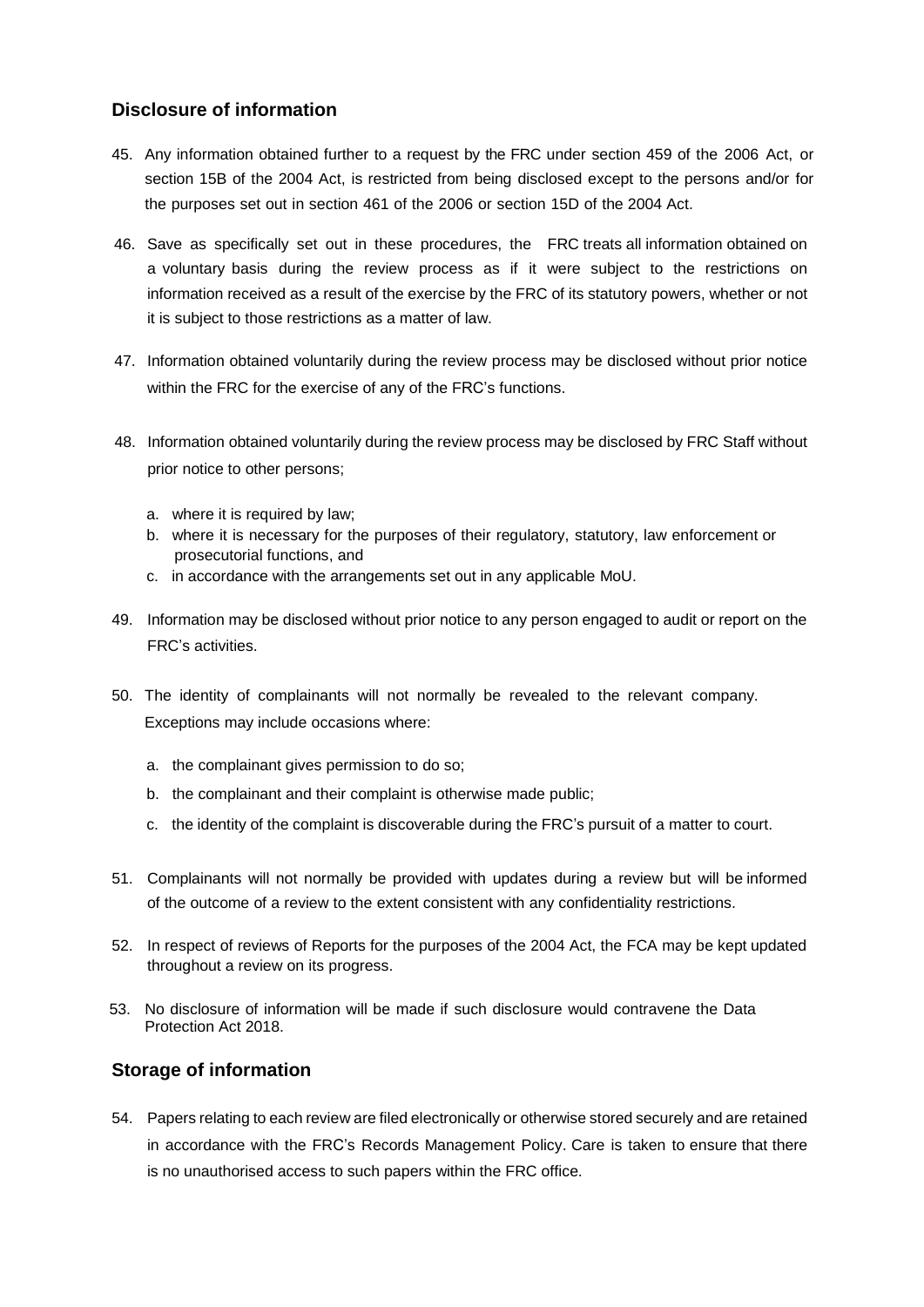## **Part 5: Public reporting**

#### **Identification of Reports reviewed**

- 55. The FRC will periodically publish lists of companies whose Reports have been the subject of a review, identifying whether there has been an exchange of substantive correspondence or otherwise in respect of the Reports subject of the review, and where the case has been closed.
- 56. Where a review has been closed, the FRC may publish its summary findings in respect of that case, with the company's agreement.

#### **Publication of individual reviews**

- 57. The FRC will not respond to a request to confirm or deny whether a specific review is being undertaken. However, where the FRC decides that it is in the public interest to do so, it may make an announcement that a review into a company's Report(s) is being carried out. If, following completion of the review, no further action is to be taken, a further press announcement to that effect will also be made if it is appropriate in the circumstances to do so.
- 58. An announcement may be made via a press notice in respect of the outcome of a particular review undertaken in accordance with these procedures where the company makes a significant change, whether corrective or clarificatory, to a Report. This is regardless of the stage at which the review is completed.
- 59. The press announcement summarises the accounting or legal issues in question, presents, as far as appropriate, the reasoning and approach to the reporting issue taken during the review and outlines the action taken by the company. Where possible, the press notice is issued at the same time as the company effects the corrective or clarificatory action agreed or earlier. The FRC will make an announcement on application to court for a declaration under the 2006 Act and at the conclusion of any subsequent court proceedings. The FRC may also make an announcement when it informs the FCA of any conclusions it reaches in relation to reports pursuant to the 2004 Act.
- 60. In other cases, if the fact of the review has become public, the FRC may consider releasing its own announcement.
- 61. In respect of all announcements in respect of individual reviews, the company will be given a copy of the press announcement with a minimum of 24 hours' notice in advance of making the announcement. Amendments to the wording of press announcements will not generally be accepted, except in relation to matters of factual accuracy. Publication will be effected by the issuing of a press announcement on the FRC's website and circulated to journalists and other parties who have signed up to receive FRC press announcements. The FRC will also circulate the press notice via social media. As applicable, the complainant will be provided with a copy of the press notice.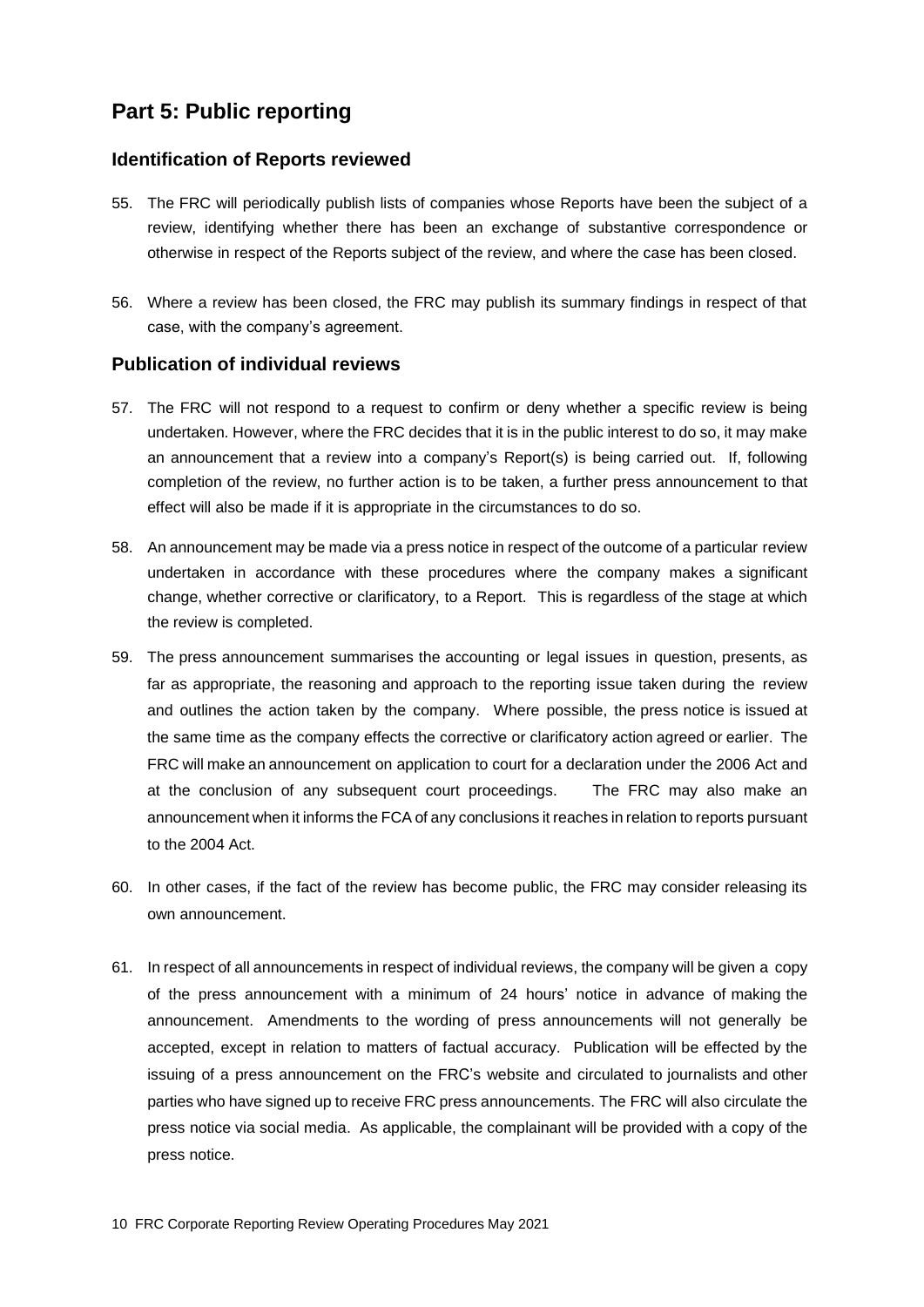62. The FRC may also, without identifying the companies concerned, issue a press notice (sometimes called a 'generic' press notice) referring to one or more matters that have come to its attention and which it believes merits sharing with the financial community.

#### **Public reporting by companies – reference to a review**

- 63. The company may be asked to refer to its exchanges with the FRC, when the company makes a change to a significant aspect of its reporting in its next Report in response to the review. The company should invite their comment on the reference prior to publication of the Report.
- 64. The Report should be clear as to the nature of the change, how the underlying issue has been resolved, and whether or not the review has been fully concluded. Where there are matters that are yet to be resolved, the company may be asked to disclose their nature and potential impact.

#### **Public reporting by companies – Audit Committee reporting**

65. Where a premium listed company's Report has been the subject of review, in accordance with the Guidance on Audit Committees, the company's Audit Committee is expected to report on a number of matters including:

*-the nature and extent of interaction (if any) with the FRC's CRR team;…*

66. Disclosure of any reviews should be factually accurate, fair and balanced in order for the market to understand and avoid the need for further public clarification. A focus of ongoing monitoring will be how audit committees report the outcomes of reviews. The FRC will seek to promote clarity of reporting of findings and outcomes. The Audit Committee does not need to consult with the FRC in respect of such disclosures.

## **Part 6: General**

67. The FRC and those supporting it, where there is good reason to do so, may depart from any provision of the Operating Procedures.

#### **Liability**

- 68. Nothing in the Operating Procedures gives rise, or is intended to give rise, to;
	- a. any legal obligation for the FRC, or any member or officer of the FRC or any member of FRC Staff;
	- b. any entitlement in favour of any other person; or
	- c. any relationship between the FRC or any member or officer of the FRC, any member of FRC Staff, or any other person.
- 69. The exemption from liability set out in section 18 of the 2004 Act, and provided for in regulations made under section 18A of the 2004 Act, applies.

#### **Transitional arrangements**

70. The provisions of these Operating Procedures will have immediate effect from 6 May 2021.